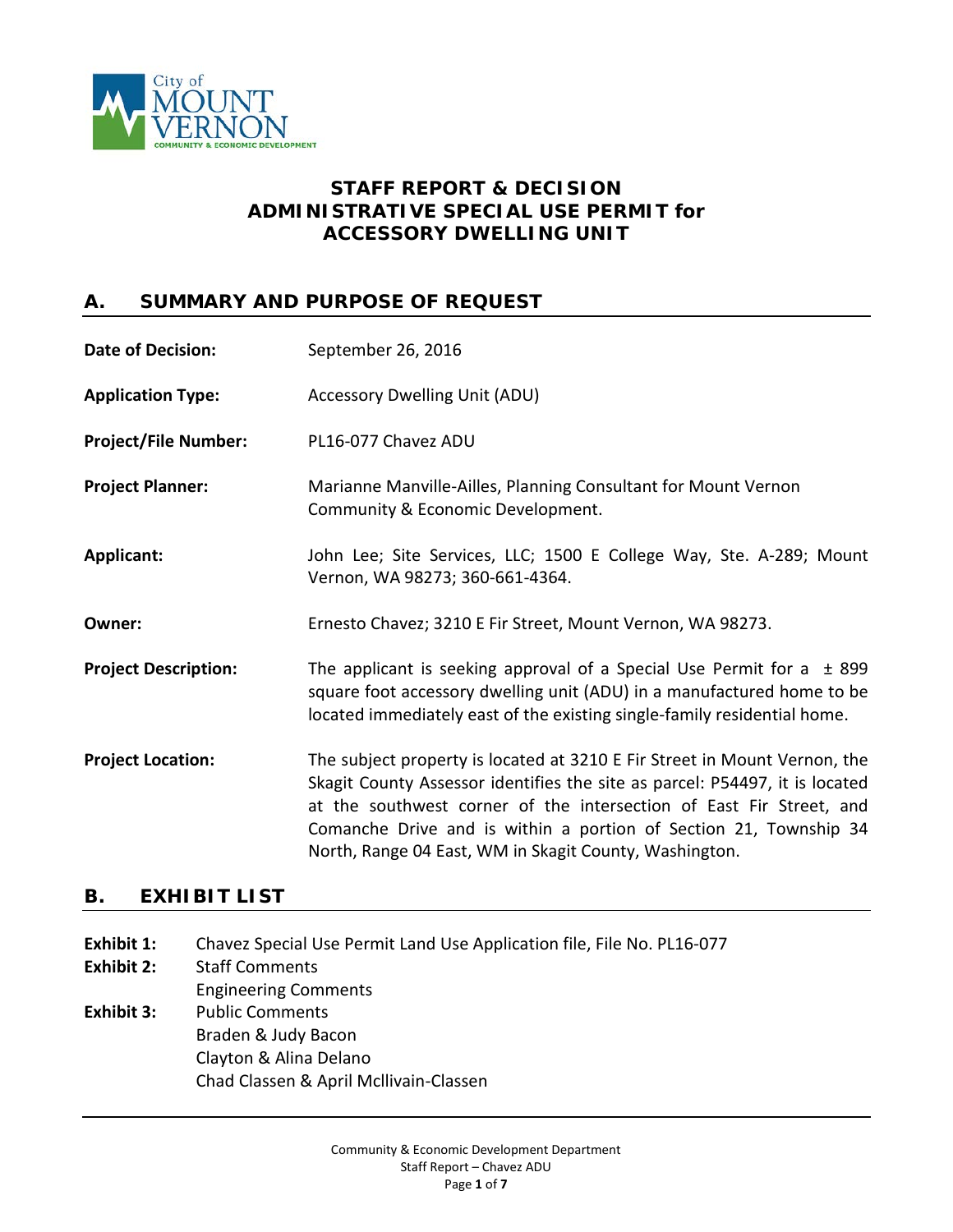### **C. GENERAL INFORMATION**

| <b>Zoning Designation:</b>                                                 | Single-Family Detached Residential (R-1, 3.0) District                                                                                                                                                                                                                                  |
|----------------------------------------------------------------------------|-----------------------------------------------------------------------------------------------------------------------------------------------------------------------------------------------------------------------------------------------------------------------------------------|
| <b>Comprehensive Plan Designation:</b>                                     | Medium Density Single-Family (SF-MED)                                                                                                                                                                                                                                                   |
| <b>Existing Site Use:</b>                                                  | Single-Family Residential (Large Lot)                                                                                                                                                                                                                                                   |
| <b>Neighborhood characteristics:</b><br>North:<br>East:<br>South:<br>West: | E Fir Street and Bakerview Park<br>Comanche Drive<br>Single-Family Residential<br>Single-Family Residential                                                                                                                                                                             |
| Access:                                                                    | The property currently has two driveways—one off of E Fir Street<br>and a second off of Comanche Drive. The applicant has indicated<br>that the ADU is for his elderly mother and that she will not be<br>driving. Future access to the ADU would be from the Comanche<br>Drive access. |
| Site Area:                                                                 | The area of the lot is $\pm$ 0.38 acre.                                                                                                                                                                                                                                                 |

# **D. APPLICABLE SECTIONS OF THE MOUNT VERNON MUNICIPAL CODE (MVMC)**

#### **Title 14 Land Use and Development**

Chapter 14.05 Administration of Development Regulations

### **Title 17 Zoning**

- Chapter 17.15 'R-1' Single-Family Detached Residential District
- Chapter 17.81 Special Uses

## **E. APPLICABLE SECTIONS OF THE MOUNT VERNON COMPREHENSIVE PLAN**

- Land Use Element
- **Housing Element**

### **F. DEPARTMENT ANALYSIS**

### **Project Description/Background:**

The 899± square foot accessory dwelling unit (ADU) will be located beside (to the east of) the existing home. Parking for the existing home is located off of East Fir Street. The parking for the ADU would be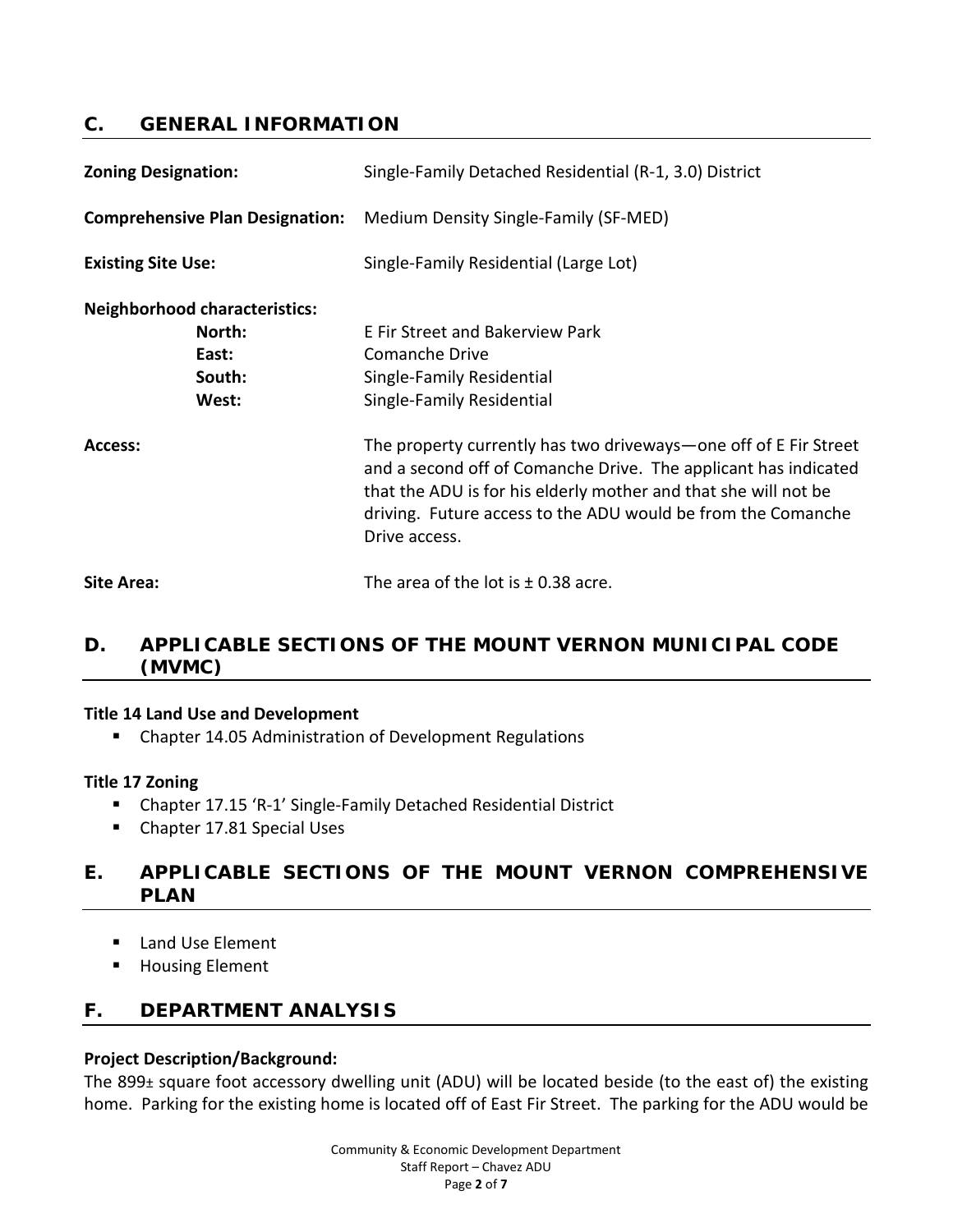located at the existing access off of Comanche Drive. This would satisfy the requirement for three off street parking spaces (MVMC 17.81.110 F). MVMC 17.81.110 G allows homes with multiple existing access to continue to use those accesses once the ADU is constructed. One meter shall be required for each utility including electric, water and sewer.

### **Environmental Review:**

For minor new construction under WAC 197-11-900(1)(c), up to ten dwelling units, cumulative, is categorically exempt from the threshold determination and the Environmental Impact Statement Requirements of SEPA [MVMC 15.06.095(A)(1)].

### **Staff Review Comments:**

Representatives from various City departments have reviewed the application materials to identify and address site plan issues from the proposed development. Engineering submitted comments regarding required permits, plans, and reports that are required to obtain a building permit. Those comments are included as Exhibit 2.

### **Consistency with Special Use for ADU Criteria:**

MVMC 17.81.110 provides performance standards that staff are to consider, along with all other relevant information, in the review of a Special Use Permit for an ADU application. The performance standards included in MVMC 17.81.110 are adopted as conditions of approval for the Special Use Permit for ADU decision.

### **Consistency with Special Use Review Criteria:**

MVMC 17.81.540 provides review criteria that the Community & Economic Development Director is to consider, along with all other relevant information, in making a decision on a Special Use Permit for ADU application.

- 1. The proposal is compatible with the intent of the Comprehensive Plan for the City; Staff Response: The accessory dwelling unit is located within an area of similarly-sized residential lots that are designated Medium Density Single Family on the Comprehensive Plan; and, ADUs are recognized as allowed uses in the Comprehensive Plan.
- 2. The proposal shall be compatible with the surrounding neighborhood; Staff Response: The surrounding residential neighborhood is developed with predominately single-family residential homes constructed around the same timeframe. The ADU performance standards are designed to maintain the single-family appearance of the neighborhood.
- 3. The surrounding neighborhood would not be negatively impacted by the size, arrangement, or architectural design of the proposed use. Staff Response: The design of the proposed ADU shall maintain the appearance of a single-family residential neighborhood. The proposed ADU meets all applicable land use regulations.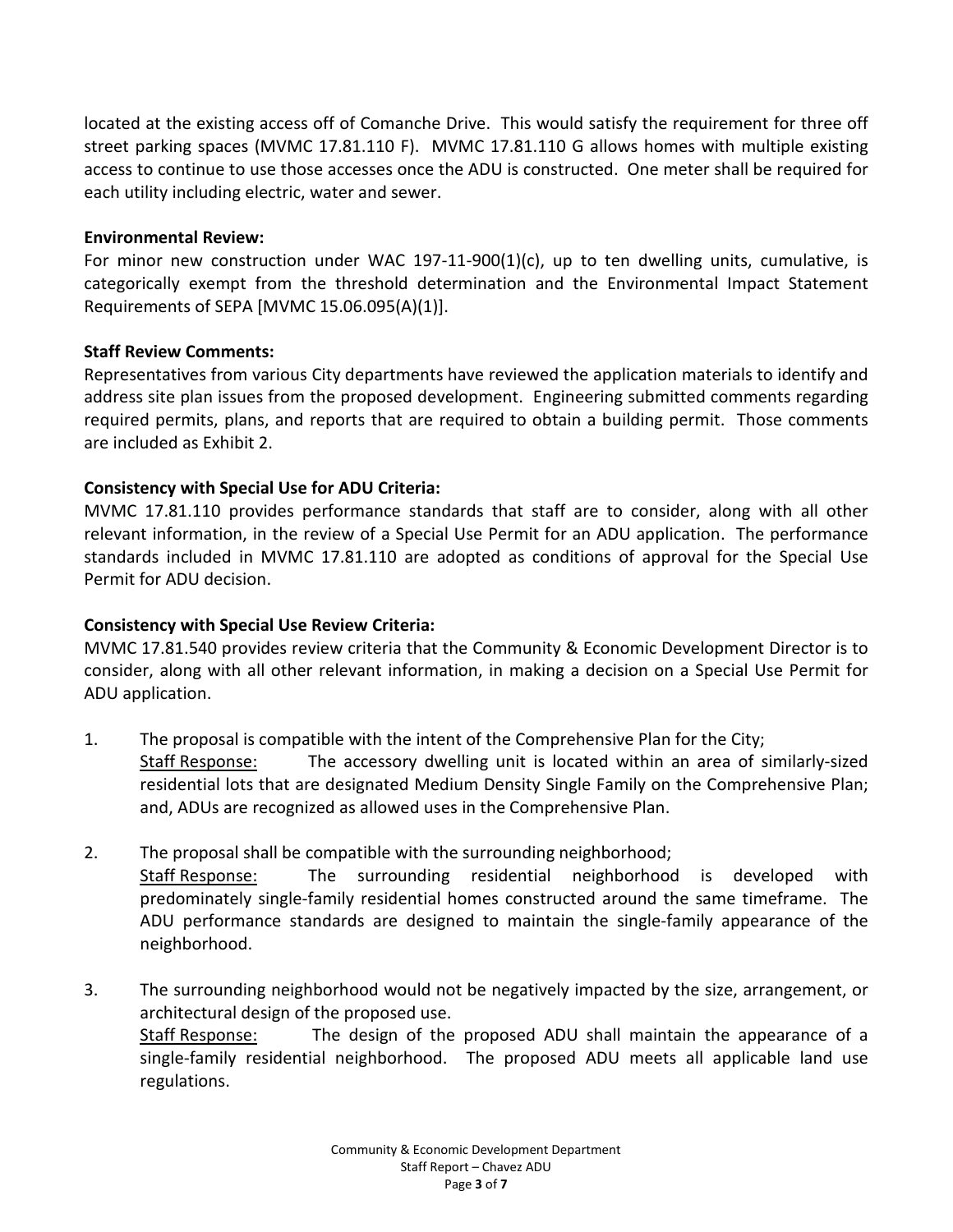4. Traffic patterns are not severely impacted;

Staff Response: The applicant has an existing parking area to serve the existing home. Parking for the ADU would be located off of the Comanche Drive access and would add additional parking to the property. This is consistent with the City Code and should help to alleviate the neighbors' concerns regarding parking spaces. Access to the existing home would continue to be from E Fir Street and access to the ADU would come from the Comanche Drive access.

- 5. Public facilities are available to serve the proposed development; Staff Response: The residential lot is currently served by public utilities/facilities.
- 6. The proposal has no materially detrimental effects on neighboring properties due to excessive noise, lighting or other interference with the peaceful use and possession of said neighboring properties; and Staff Response: The proposal is for a residential use in a residential neighborhood, and there is no indication that excessive noise, lighting or other interference with the peaceful use and possession of neighboring properties would occur.
- 7. The proposal has been designed to minimize adverse effects on neighboring properties. Staff Response: 'Special Use for Accessory Dwelling Unit' code conditions ensure that ADU proposals will be compatible with the single-family appearance of the neighborhoods that they are situated in and will not negatively impact or affect the surrounding neighborhood. The applicant is/will be complying with this code; and as such, will be minimizing adverse effects on neighboring properties.

# **G. CONCLUSIONS**

- 1. The accessory dwelling unit complies with the Special Use for ADU performance standards.
- 2. The Special Use Permit will be conditioned as follows under the 'Decision' section of the staff report to meet requirements from the CEDD.

### **H. DECISION**

The Special Use Permit application for the **Chavez Accessory Dwelling Unit, Project File No. PL16-077** is approved subject to the following:

- 1. The applicant shall sign and record a covenant in a form acceptable to the City Attorney and record it with the County Auditor that outlines the conditions of the ADU. The Community & Economic Development Department has covenant forms that the applicant can utilize for this purpose.
- 2. Compliance with the provisions of MVMC 17.81.110 as follows: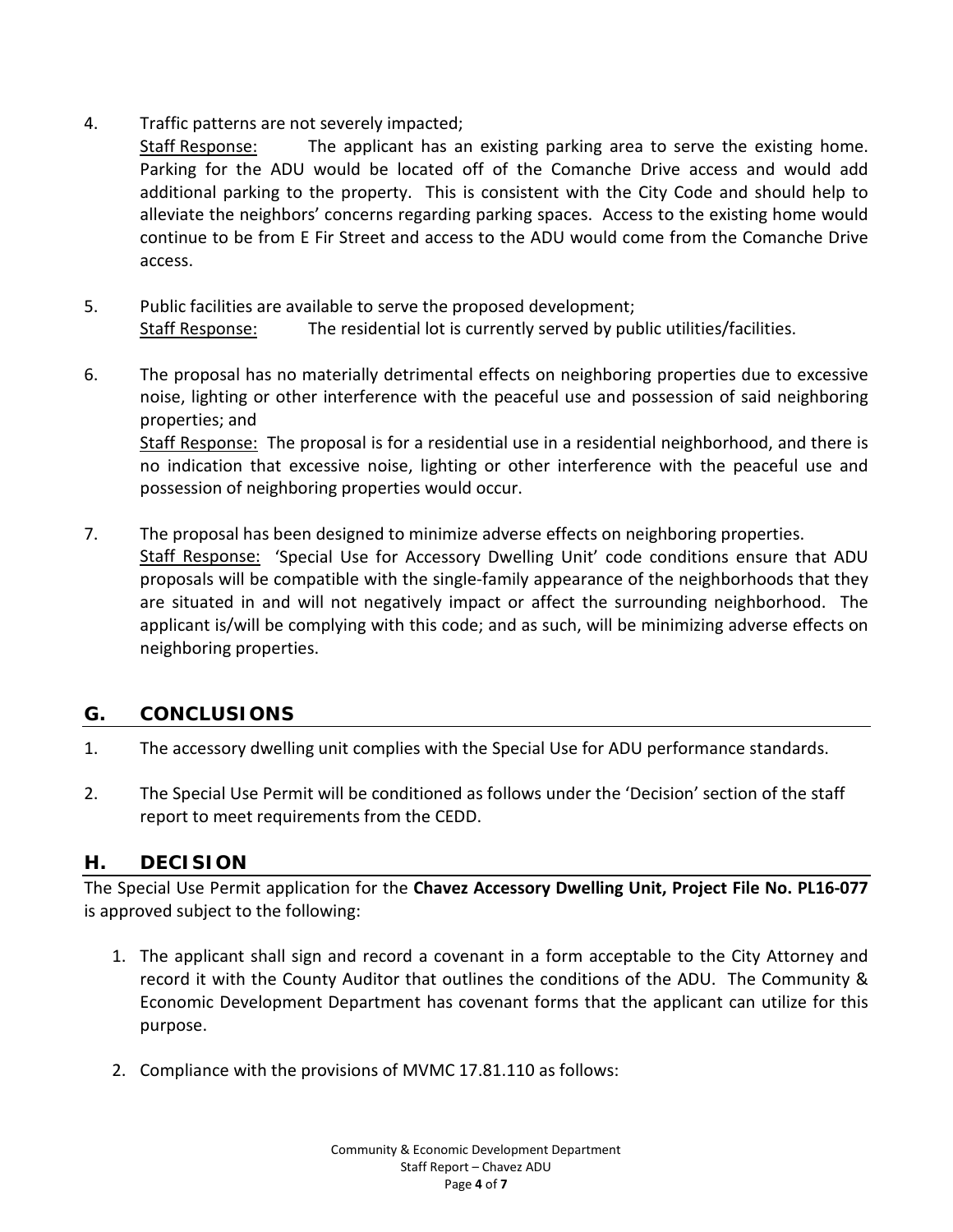- A. An accessory dwelling unit may be established in an existing single-family dwelling unit or in a detached structure on a legal building lot by any one or by a combination of the following methods:
	- 1. Alteration of interior space of the dwelling; or
	- 2. Conversion of an attic, basement, attached or detached garage, or other previously uninhabited portion of a dwelling; or
	- 3. Addition of attached living area onto an existing dwelling; or
	- 4. Construction of a detached living area.
- B. Each single-family dwelling on a legal building lot shall have not more than one accessory dwelling unit.
- C. One of the dwelling units shall be occupied by one or more owners of the property as the owner's permanent and principal residence. "Owners" shall include title holders and contract purchasers. The owner shall file a certification or owner-occupancy with the CED Department prior to the issuance of the permit to establish an accessory dwelling unit.
- D. The floor area of the accessory dwelling unit shall not exceed 900 square feet.
- E. The total number of persons who may occupy the principal and accessory dwelling units combined shall not exceed the number of persons that are defined by this title as a 'family': "one person or two or more related persons living together, or not more than eight unrelated persons living together as a single, nonprofit housekeeping unit".
- F. Three (3) off-street parking spaces shall be provided for the principal and accessory dwelling units. When the property abuts an alley, the off-street parking space for the accessory dwelling unit shall gain access from the alley, unless topography makes such access impossible.
- G. The single-family appearance and character of the dwelling shall be maintained when viewed from the surrounding neighborhood. Only one entrance to the residential structure may be located on any street side of the structure; provided, that this limitation shall not affect the eligibility of a residential structure which has more than one entrance on the front or street side on the effective date of the ordinance codified in this chapter.
- H. Only one (1) electric, one (1) gas, and one (1) water meter shall be allowed for the entire building, serving both the principal and accessory dwelling unit.
- I. The accessory and principal dwelling unit shall comply with all applicable requirements of the Uniform Building Code and zoning ordinance as adopted or amended by the City.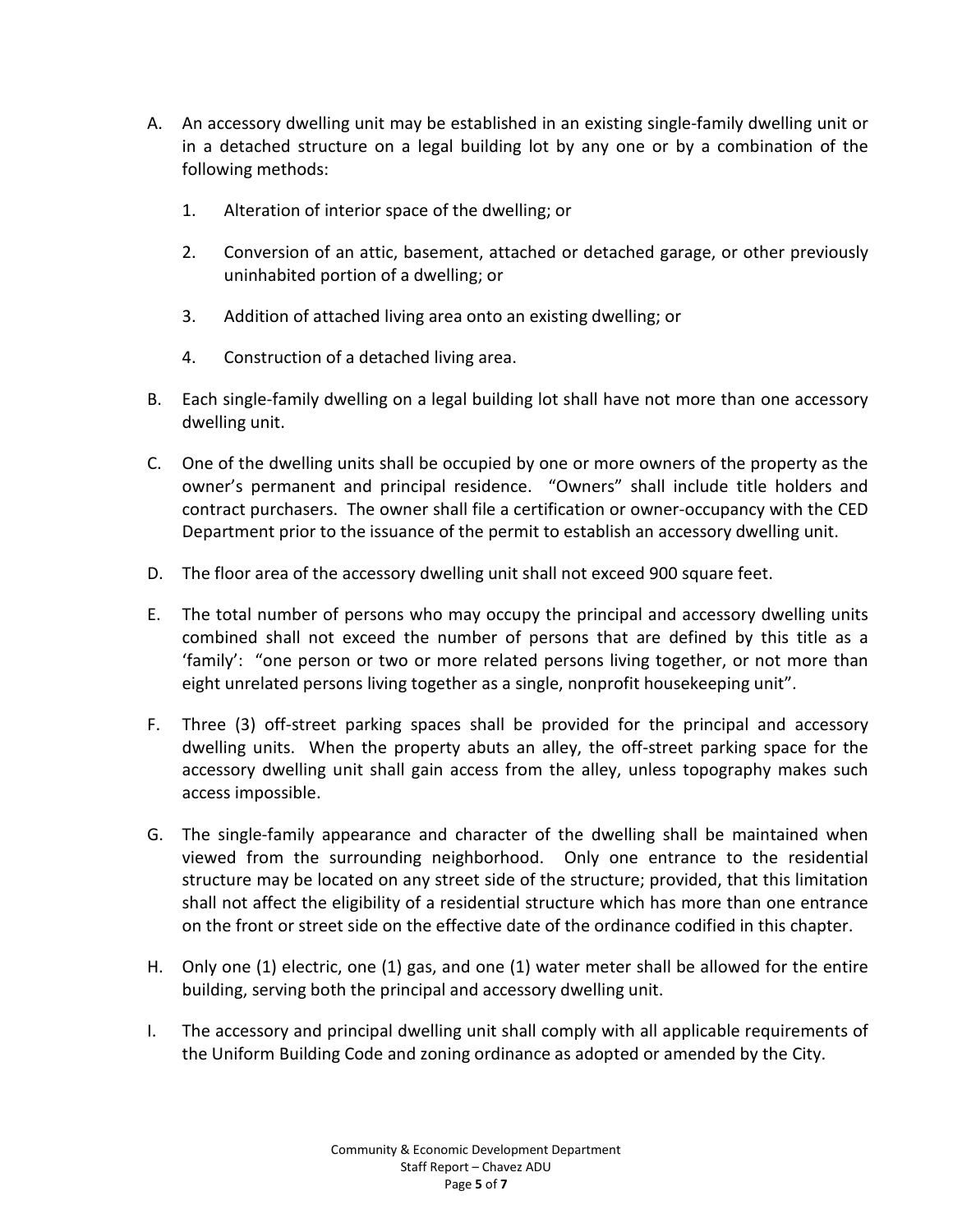- J. The owner of a single-family dwelling with an accessory dwelling unit shall file an owner's certificate of occupancy in a form acceptable to the City Attorney no later than April 1st of each year. Any person who falsely certifies that he or she resides in a dwelling unit at the stated address to satisfy the requirements of this section shall be subject to the violation and penalty provisions of Chapter 17.114 MVMC.
- K. A permit for an accessory dwelling unit shall not be transferable to any lot other than the lot described in the application.
- L. In addition to the conditions which may be imposed by the Community & Economic Development (CED) Director through the special use permit process, all accessory dwelling units shall also be subject to the condition that such a permit shall automatically expire whenever:
	- 1. The accessory dwelling unit is substantially altered and is thus no longer in conformance with the plans approved by both the CED Director and Building Official; or
	- 2. The subject lot ceases to maintain at least three (3) off-street parking spaces; or,
	- 3. The applicant ceases to own or reside in either the principal or the accessory dwelling unit.
- M. The applicant shall provide a covenant in a form acceptable to the City Attorney and suitable for recording with the County Auditor, providing notice to future owners or long term lessors of the subject lot that the existence of the accessory dwelling unit is predicated upon the occupancy of either the accessory dwelling unit or the principal dwelling by the person to whom the accessory dwelling unit permit has been issued. The covenant shall also require any owner of the property to notify a prospective buyer of the limitations of this section and to provide for the removal of improvements added to convert the premises to an accessory dwelling unit and the restoration of the site to a single-family dwelling in the event that any condition of approval is violated.
- N. The applicant shall comply with the following engineering requirements:
	- 1. The project requires a sewer permit (not a repair sewer permit). A Site Plan needs to be provided for sewer connection for the new square footage for Engineering review and approval.
	- 2. The project requires an erosion and sediment control plan.
	- 3. The new, replaced or new plus replace impervious surfaces of 2,000 SF or more requires compliance with MVMC 13.33 General storm water requirements 1-5.
	- 4. Any new driveways or work inside the ROW requires a Right-of-way permit.